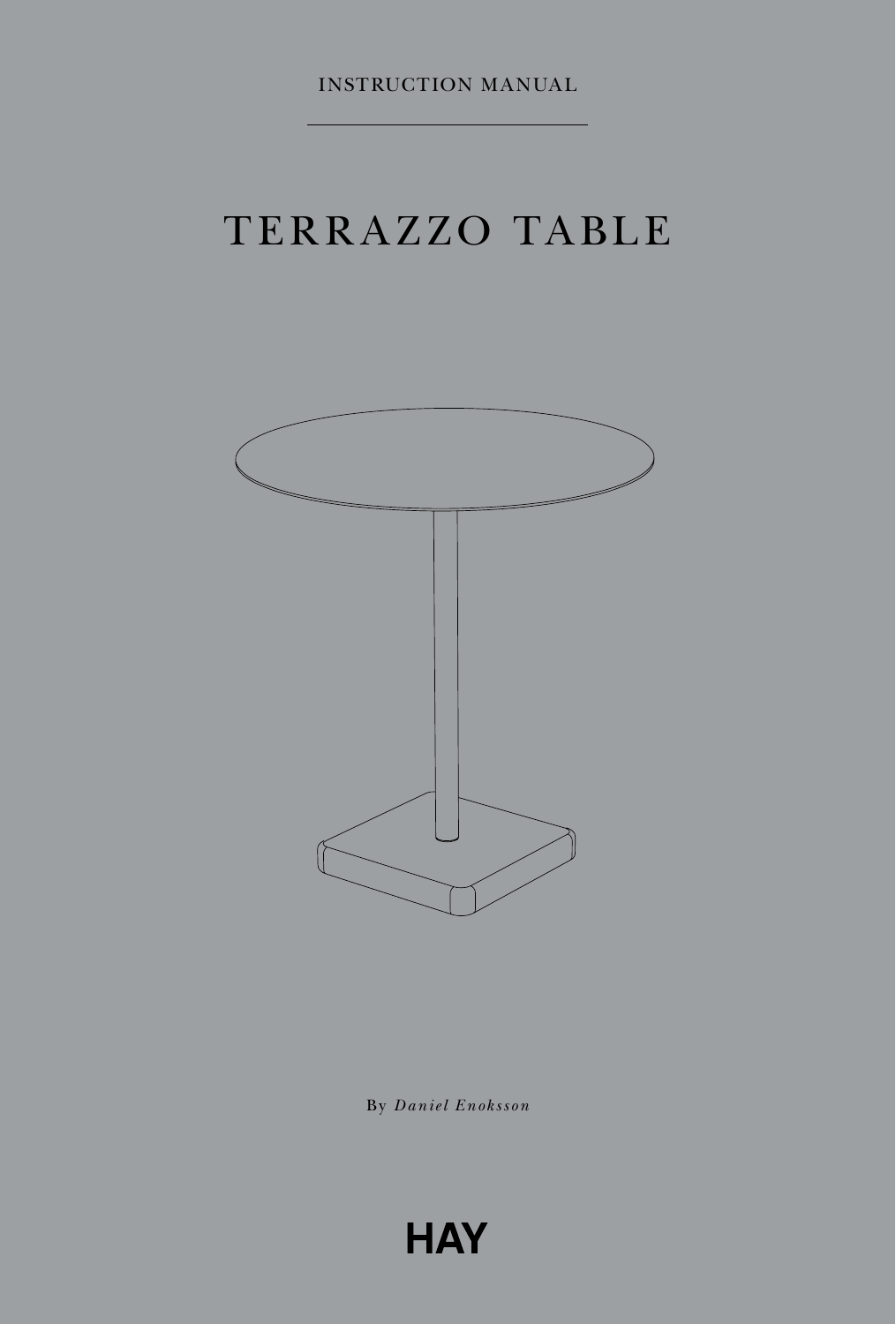Terrazzo Table is an independent, versatile table which embraces both public and private environments. Designed by Daniel Enoksson Terrazzo Table fits a wide variety of indoor and outdoor environments, such as offices, cafés, restaurants, gardens, terraces and balconies.

> The characteristic terrazzo base adds character and makes it suitable for use in tough environments.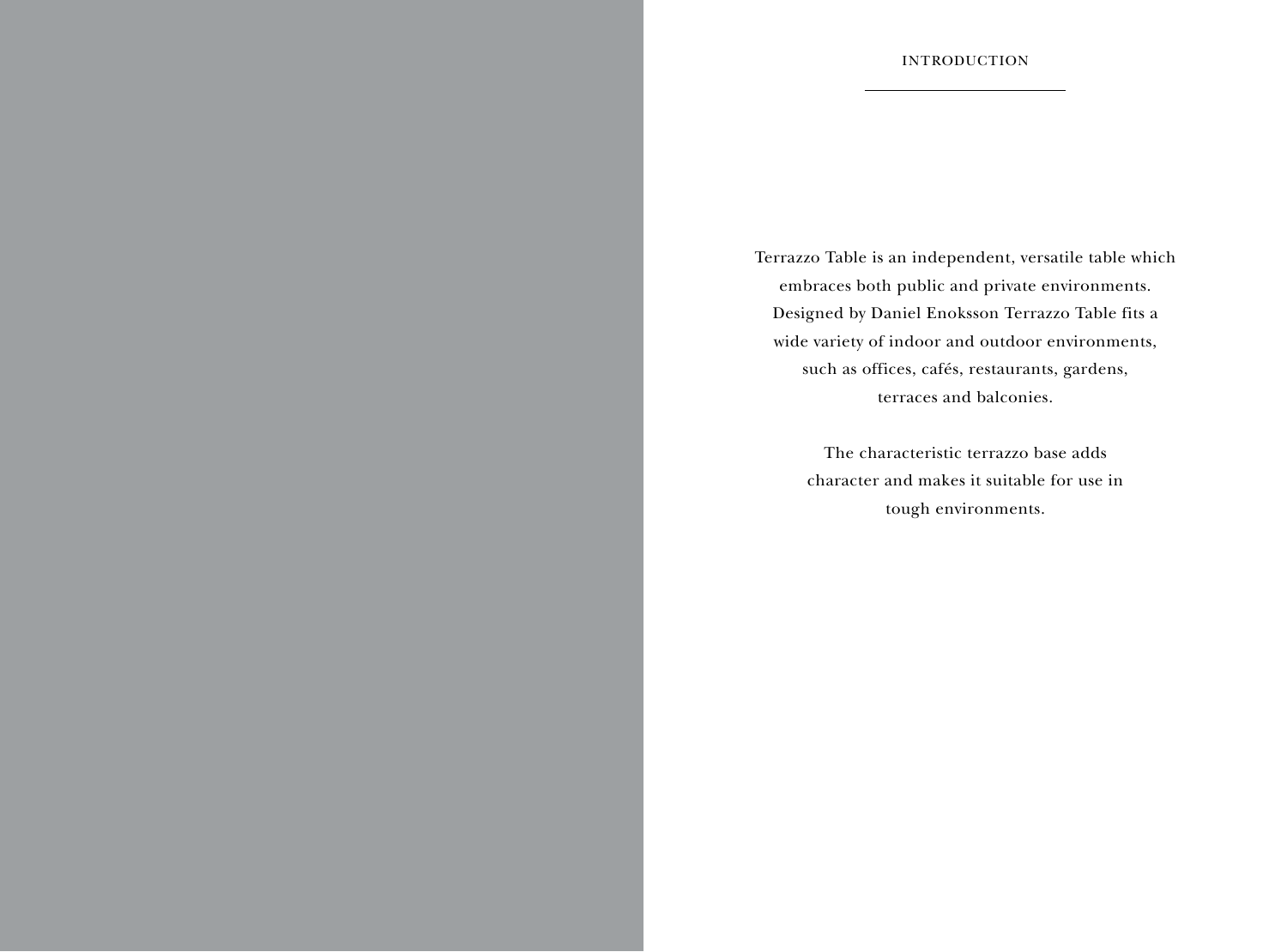# CARE AND MAINTENANCE CARE AND MAINTENANCE

#### CAUTION

With a little care you can prolong the life of your furniture. Follow the instructions to make sure that it stays in the best shape for as long as possible.

The information below is only intended as a general guideline. For more information on how to remove specific stains, please enquire where you bought the furniture.

• The table is galvanized and has an outdoor powder coating which provides a barrier against corrosive elements making it suitable for outdoor use.

• Always remove stains quickly before they can do any permanent damage to the furniture.

• When you move your furniture, make sure you lift it rather than pulling or pushing it to avoid damaging the floor, legs and mountings.

• Tighten up the screws after one to two months' use.

• Avoid improper use such as putting your feet on the table or standing on the it.

• Use coasters under damp, hot or coloured objects to avoid permanent stains.

• Be careful not to scratch or damage the surface with sharp objects.

• Minor spots of rust under the tabletop are considered as a natural result of general use and can be treated using the care instructions below.

• Direct placement on a seafront can lead to corrosion.

• Wipe off bird droppings quickly as they may lead to permanent corrosion or staining.

• Wipe off the furniture if it becomes wet after rain or snowfall as this will damage the surface over time.

### POWDER COATED STEEL

• Wipe with a clean cloth wrung in water or in a solution of water and a neutral detergent. Remove soap residue immediately using a clean, dry cloth.

• Avoid using scouring cream or scouring pads, as they may scratch the surface.

• Do not use solvents as they may have an adverse effect on the coating.

• Never use acetic acid or citric acid.

• In the event of lime deposits on the surface use a clean, damp cloth wrung in lukewarm water with one part vinegar to nine parts water and avoid scrubbing as this may scratch the surface.

• Small scratches or damage to the powder coated surfaces can lead to corrosion. They can be retouched and protected from corrosion with a special repair lacquer available at HAY stores and authorized dealers. If the metal is uncovered it is necessary to sand the area before repairing it (grain 220). Wipe it over with a clean dry cloth and clean the area with methylated spirits before repainting it.

#### TERRAZZO

• Wipe with a soft cloth wrung in clean water or a maintenance product for terrazzo.

• Avoid using scouring cream or scouring pads, as they may scratch the surface.

• Never use vinegar, ammonia, acetic acid or citric acid.

#### STORAGE

• The life expectancy of your table will vary depending on the weather and type of use. We recommend that you store it in a dry, ventilated place during winter and keep it protected from scratches and bumps.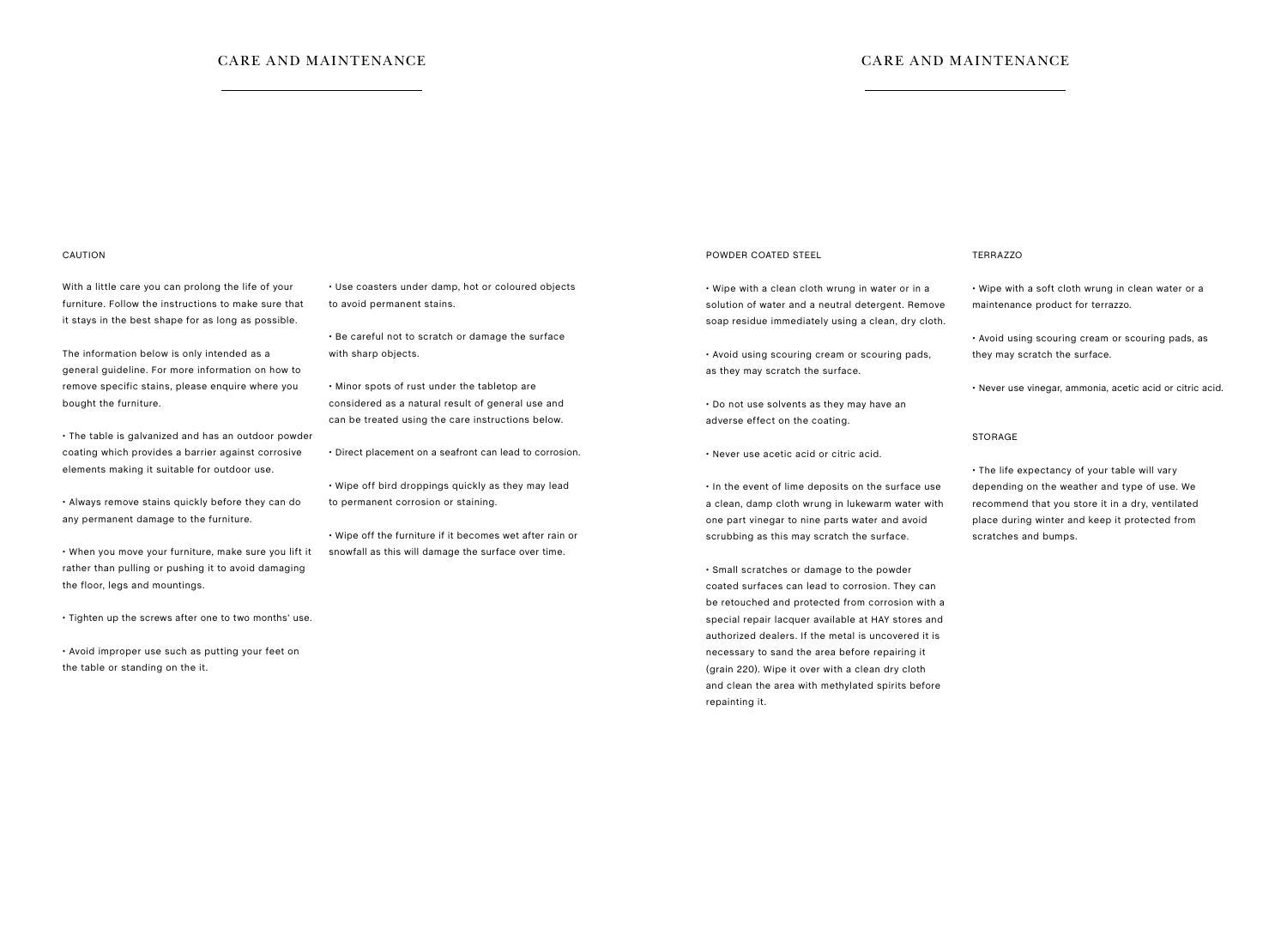

# While assembling, keep the table inside the cardboard box in order to protect the tabletop from scratches etc.





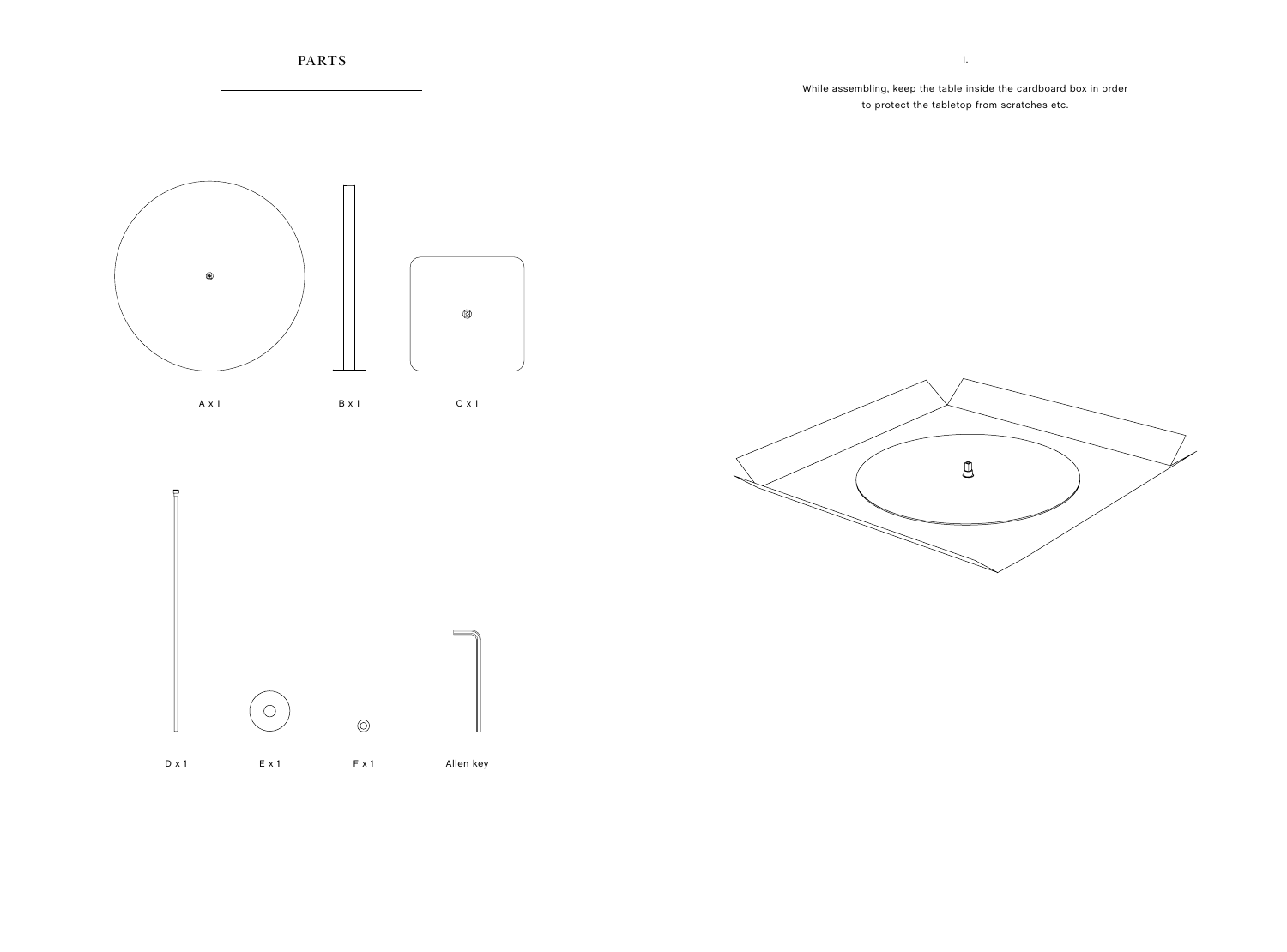Place the big washer (part E) on the tabletop. Then place part B on top of the washer.

3.

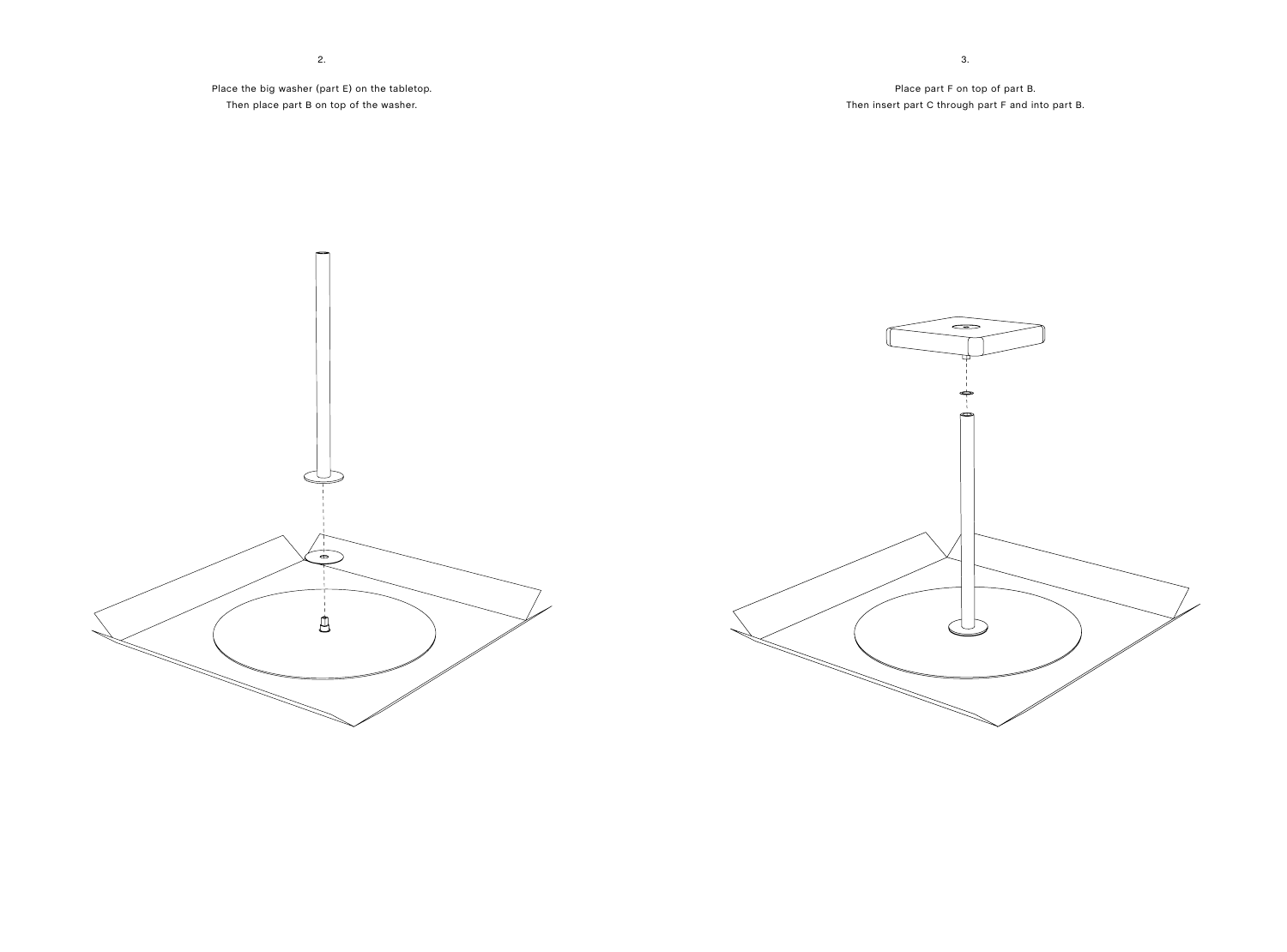Insert part D through the hole in part C and make contact with threaded part in the table top.

 $\Box$ 

 $\begin{array}{c}\n\hline\n-\hline\n\end{array}$ 





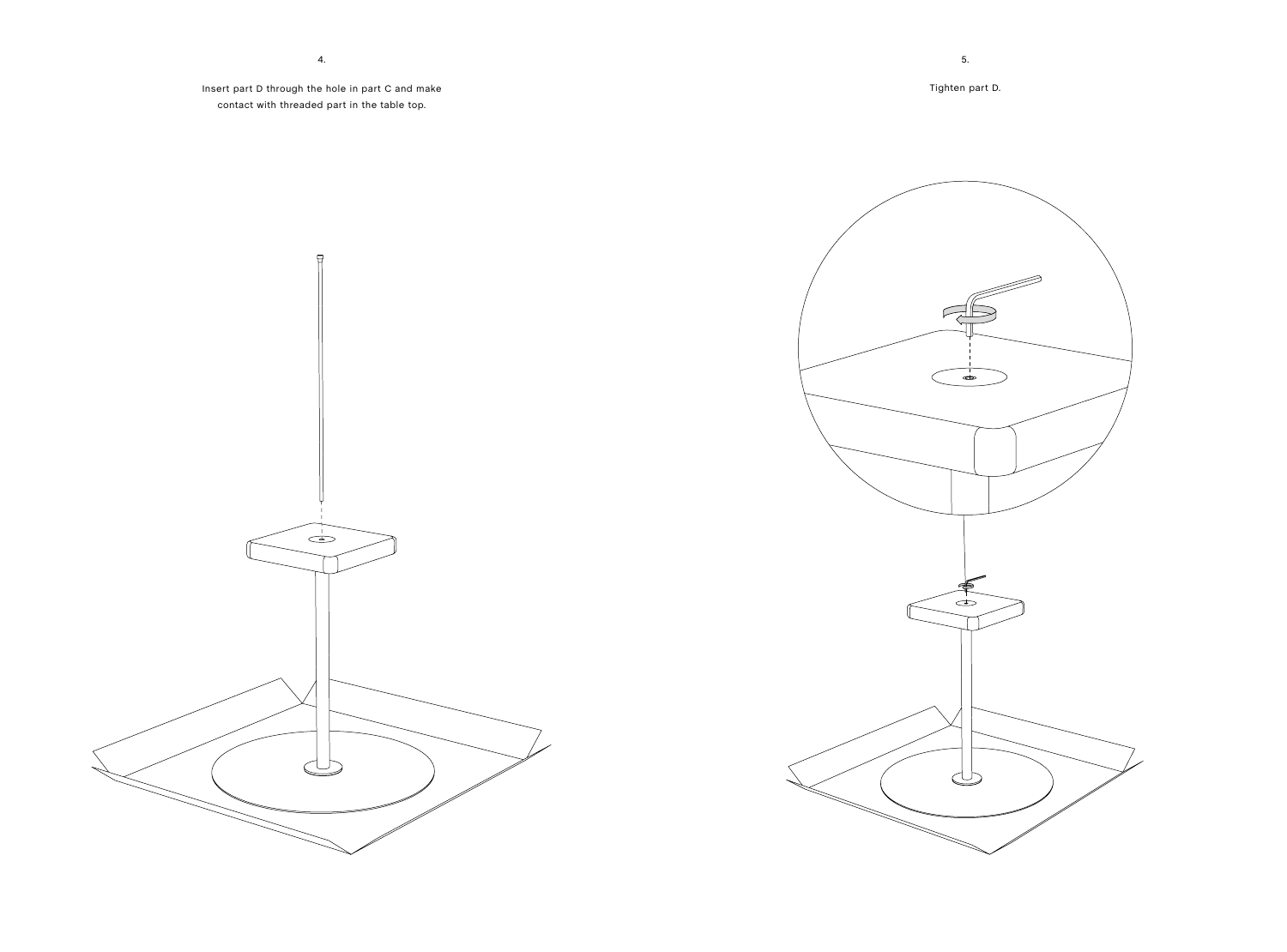Turn the table over (2 persons recommended).